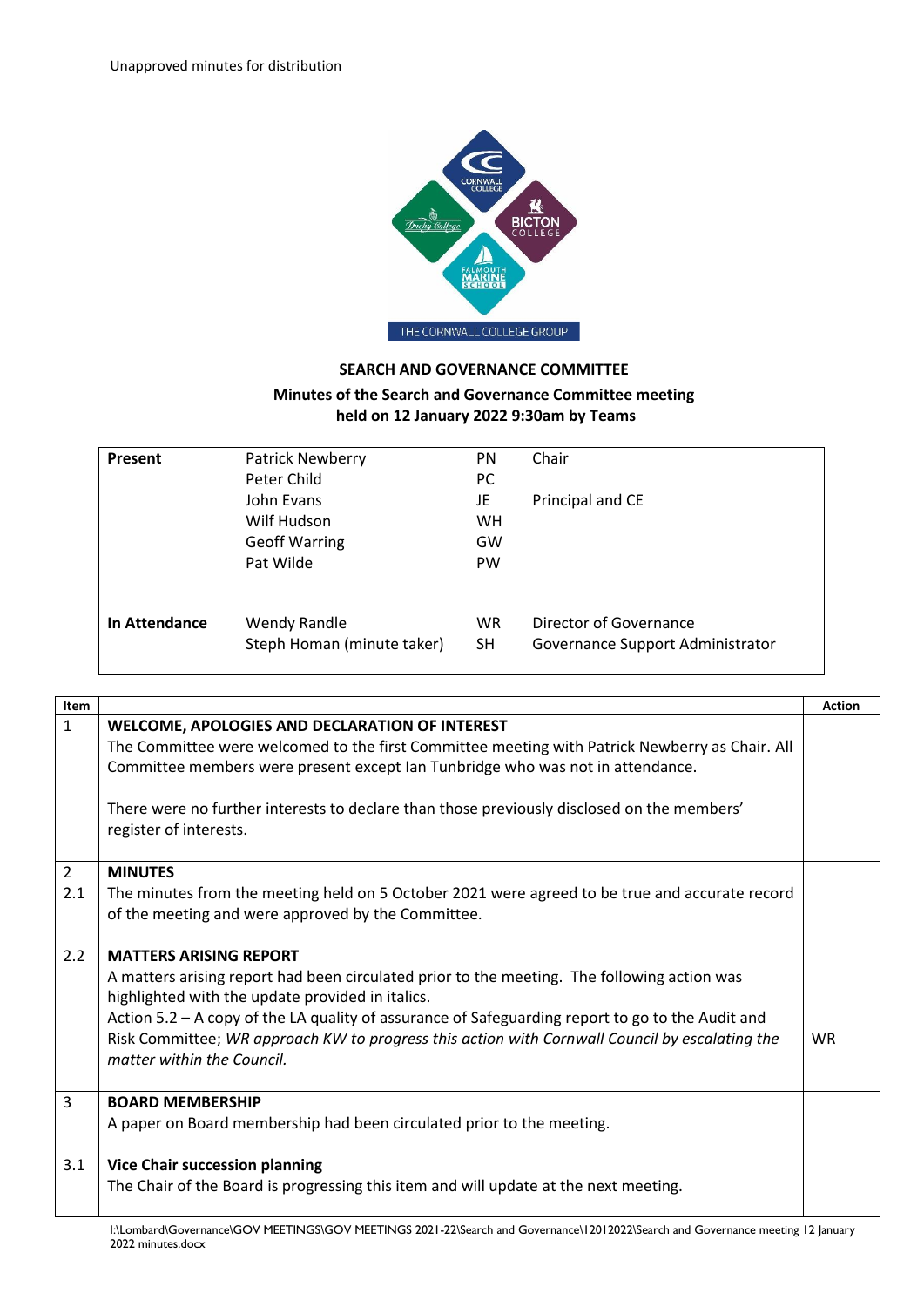| 3.2      | <b>Committee Membership</b><br>The Committee considered the Committee Membership chart circulated prior to the meeting.<br>Following a lengthy discussion, the following highlights were noted;<br>The impact on skills gaps and Lead Governor roles due to a recent resignation and Governors'<br>terms of office coming to an end was noted.<br>The Committee reviewed their previous recruitment methods and agreed to develop<br>$\blacksquare$<br>recruitment protocols to ensure, inter alia, the Board are given the best chance of recruiting<br>the best candidate for the relevant role, E,D&I is fully embedded in the recruitment process<br>and to avoid groupthink.<br>Following review, the Major Capital Projects Committee will be added to the Committee<br>٠<br>structure chart, noting its importance in governing key capital projects. In the short term it<br>will report directly into the Board. In the longer term when development activity may lessen,<br>consideration will be given to it reporting into the Finance and Resources Committee.<br>Succession planning for the membership of the Finance and Resources and Audit and Risk<br>٠<br>Committees is required. | WR,PN<br><b>WR</b>  |
|----------|-------------------------------------------------------------------------------------------------------------------------------------------------------------------------------------------------------------------------------------------------------------------------------------------------------------------------------------------------------------------------------------------------------------------------------------------------------------------------------------------------------------------------------------------------------------------------------------------------------------------------------------------------------------------------------------------------------------------------------------------------------------------------------------------------------------------------------------------------------------------------------------------------------------------------------------------------------------------------------------------------------------------------------------------------------------------------------------------------------------------------------------------------------------------------------------------------------|---------------------|
| 3.3      | <b>Board Skills Audit</b><br>The summary of the annual Skills Audit had been circulated prior to the meeting. The Committee<br>considered the skills gaps, agreeing that future recruitment should fulfil current and future skills<br>gaps in land based, corporate and education, Committee membership for Finance and Resources<br>and Audit and Risk and Lead Governor roles; Sustainability, Safeguarding and Health and Safety. It<br>was noted there was no representation of the Local Authority on the Board and that this<br>representation would be considered further in recruitment plans.                                                                                                                                                                                                                                                                                                                                                                                                                                                                                                                                                                                               |                     |
|          | It was agreed that the Chair, Principal and DG will progress recruitment in these areas, noting that<br>an extra S&G Committee meeting may be required to agree recruitment protocols and the<br>advertisement of vacancies.                                                                                                                                                                                                                                                                                                                                                                                                                                                                                                                                                                                                                                                                                                                                                                                                                                                                                                                                                                          | PN/JE/<br><b>WR</b> |
|          | As a priority, the Committee agreed that a newly appointed co-opted Committee member be<br>approached regarding the Safeguarding Governor role, and invited to meet the Chair of the Board<br>and Chair of the Curriculum and Quality Committee and current Safeguarding Governor.                                                                                                                                                                                                                                                                                                                                                                                                                                                                                                                                                                                                                                                                                                                                                                                                                                                                                                                    | WR/PN/<br>WH        |
| 4        | <b>COLLEGE LEADERSHIP SUCCESSION PLANNING</b><br>The Committee were reminded of the discussion that took place at Remuneration Committee,<br>noting that a timeline for these discussions will be reviewed and added to the Board schedule of<br>work.                                                                                                                                                                                                                                                                                                                                                                                                                                                                                                                                                                                                                                                                                                                                                                                                                                                                                                                                                | PN/WR               |
| 5<br>5.1 | <b>GOVENANCE DEVELOPMENT / UPDATES</b><br>Progress against the Governance Action Plan (GAP)<br>The GAP had been circulated prior to the meeting; the Committee remained satisfied with the<br>format and areas of development.                                                                                                                                                                                                                                                                                                                                                                                                                                                                                                                                                                                                                                                                                                                                                                                                                                                                                                                                                                        |                     |
|          | The Committee reflected on the objective linked to the data presented to meetings. Following<br>discussion, it was agreed that increased focus on the Operating Statement at Committee would be<br>beneficial. Therefore, the relevant strategic aim should be added to Committee agendas to<br>encourage challenge on the red and amber rag rated items, with Committees encouraged to<br>triangulate information received and consider practice in other Colleges. The Committee noted<br>the benefits of the informal deep dive sessions on the Operating Statement yet also noted the<br>additional time commitment required.                                                                                                                                                                                                                                                                                                                                                                                                                                                                                                                                                                     | <b>WR</b>           |

T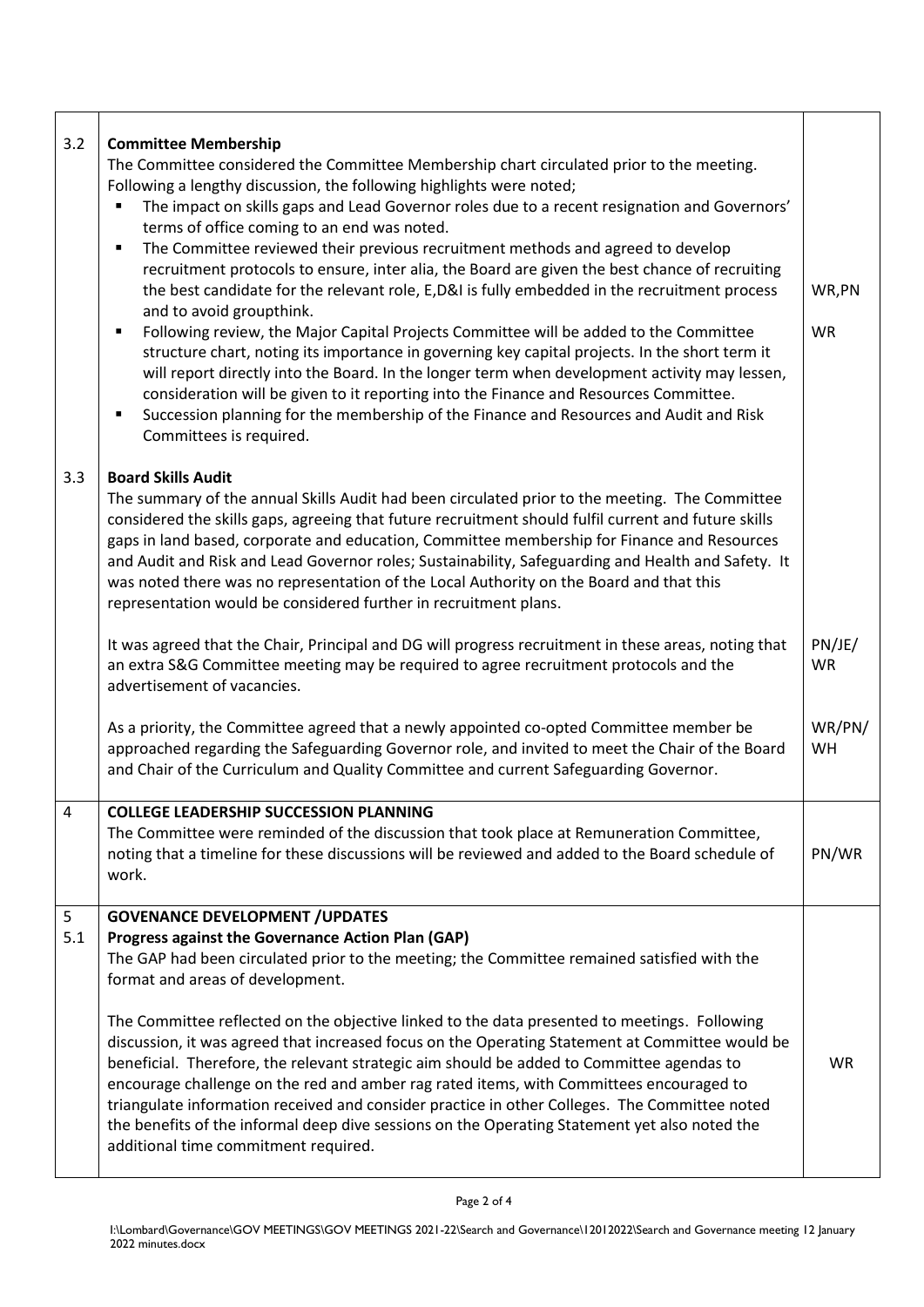|     | The Committee reflected on the objective linked to partnerships, noting the need for Board to<br>have an insight into local employers' needs. Following discussion, it was agreed this could form an<br>agenda item for a Board Strategy Day and that an annual report on partnerships will be presented<br>to Board; timescales to be agreed.                                                                                                                                                                                                                                                                                                                                                                                                         | PN/JE/<br><b>WR</b> |
|-----|--------------------------------------------------------------------------------------------------------------------------------------------------------------------------------------------------------------------------------------------------------------------------------------------------------------------------------------------------------------------------------------------------------------------------------------------------------------------------------------------------------------------------------------------------------------------------------------------------------------------------------------------------------------------------------------------------------------------------------------------------------|---------------------|
|     | The Committee considered the cross cutting themes contained in the GAP, reflecting on the<br>inclusion of sustainability and ED&I in the updated AoC Code of Good Governance. Following<br>discussion, the Committee agreed that the E,D&I Lead Governor will chair a task and finish group<br>to consider Board E,D&I objectives to include a Board E,D&I statement, for Board approval by the<br>end of this academic year. It was noted that some Governors need to complete their E, D&I<br>Moodle training.                                                                                                                                                                                                                                       |                     |
|     | It was reported that there is a meeting scheduled to review the governance of sustainability and to<br>develop this area on the GAP on 24/01/2022.                                                                                                                                                                                                                                                                                                                                                                                                                                                                                                                                                                                                     |                     |
| 5.2 | Progress against the Training and Development Plan<br>It was reported that this agenda item needs to be a focus for the Board in order to ensure ongoing<br>Board development and an understanding of governance across the sector. This will be an agenda<br>item at the next S&G Committee meeting.                                                                                                                                                                                                                                                                                                                                                                                                                                                  | WR                  |
| 5.3 | AoC Code of Good Governance for English Colleges<br>The College currently adhere to the Code of Good Governance for English Colleges published in<br>2015, and recently updated in 2021. A document outlining the changes to the Code had been<br>circulated prior to the meeting. The Committee agreed to recommend to Board the adoption of<br>the updated Code of Good Governance for English Colleges, and to complete a review of<br>Governance Codes once the AoC next complete their comprehensive review of the Code. The<br>Committee noted the compliance checklist that will require completion, in order to report<br>compliance in the Group annual report. The DG will ensure that the questionnaire is completed in<br>a timely manner. | PN                  |
| 5.4 | <b>Eversheds Code of Conduct</b><br>It was reported that the revised Code of Conduct was published in November 2021. The<br>Committee agreed for the Chair and DG to review the Code to ensure it portrays the Group values;<br>a draft will be presented to the April S&G meeting.                                                                                                                                                                                                                                                                                                                                                                                                                                                                    | PN, WR              |
| 5.5 | <b>ETF Maturity Matrix</b><br>Following consultation, the ETF Maturity Matrix has been finalised and published. The matrix<br>provides tools to aid Board reflection in order to develop governance. This will be an agenda item<br>at the April S&G meeting.                                                                                                                                                                                                                                                                                                                                                                                                                                                                                          | <b>WR</b>           |
| 5.6 | Board Strategy Day 26/01/22<br>Following discussion, the Committee agreed the following topics for the January or May Strategy<br>Days; progress against the strategic aims, Sustainability, ED&I, student accommodation, T Levels,<br>how the curriculum meets local employer needs and the Land Based Strategy. The Committee<br>were keen to ensure sufficient time for strategic conversations with minimal presentations. It was<br>agreed that the Chair, Principal and DG will finalise agenda.                                                                                                                                                                                                                                                 | PN/JE/<br><b>WR</b> |
| 6   | FEC STOCKTAKE VISIT ACTIONS AND PREP FOR NEXT VISIT<br>The Committee considered the upcoming stocktake visit, 18/01/2022. The DG will circulate key<br>documents to Governors to ensure that they have the latest copies.                                                                                                                                                                                                                                                                                                                                                                                                                                                                                                                              | <b>WR</b>           |